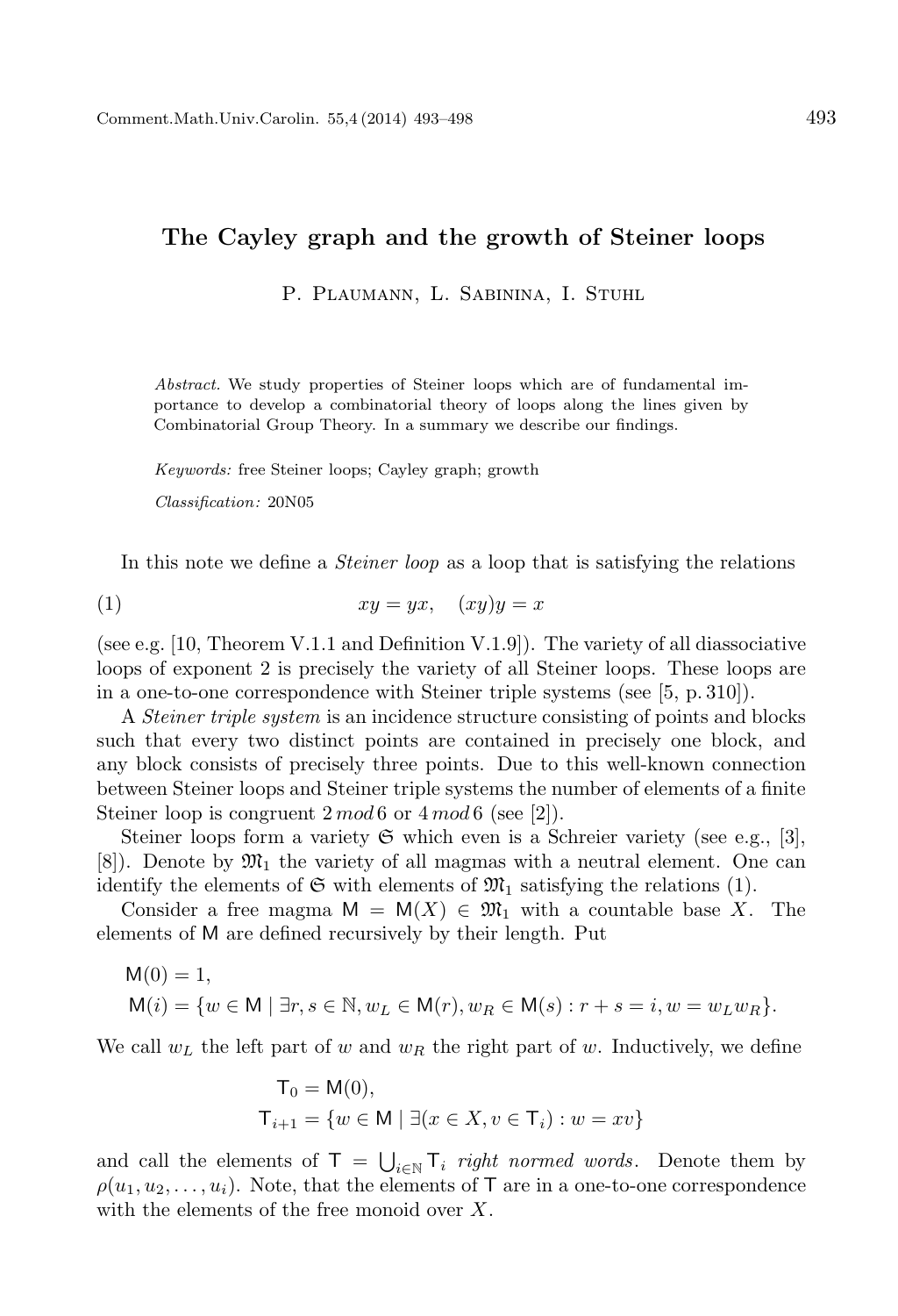For a finitely generated free magma with a neutral element one has the following

**Proposition 1.** Let  $X = \{x_1, x_2, \ldots, x_d\}$  be such that  $3 \leq d < \infty$  and let  $M = M(X)$  be a free magma over X. Then for  $n > 0$  the following statements *hold:*

- (i)  $|M(n)| = \sum_{i=0}^{n} |M(i)| |M(n-i)|,$
- (ii)  $|T_{n+1}(M)| = d \cdot |T_n(M)|$ .

*In particular, the sequences*  $(|M(n)|)_{n\in\mathbb{N}}$  *and*  $(|T_n(M)|)_{n\in\mathbb{N}}$  *both have exponential growth.*

PROOF: The recursion formulas (i) and (ii) follow immediately from our definitions. Putting  $\gamma_k = \frac{1}{d^k} |M(k)|$  it follows from (i) that the sequence  $(\gamma_n)_{n \in \mathbb{N}}$ satisfies the well-known recursion formula for the Catalan numbers. But this sequence has exponential growth  $4^n/\sqrt{\pi n^3}$  (see [4, p. 39]). Hence the sequence  $(|M(n)|)_{n\in\mathbb{N}}$  has exponential growth, too. The fact that the sequence in (ii) has exponential growth is trivial. exponential growth is trivial.

We denote the free Steiner loop of finite rank d by  $S_d$ . For an arbitrary Steiner loop S and a finite subset  $E \subseteq S$  one can define the Cayley graph Cay( $S, E$ ) without using in detail the construction given for loops by G. Sabidoussi [11]. We shall prove the following

**Theorem 1.** *For*  $d \geq 3$  *the Cayley graph of the free Steiner loop*  $S_d$  *with respect to a basis is not connected.*

The approach we use to prove Theorem 1 will help us to prove

**Theorem 2.** *For*  $d \geq 3$  *the free Steiner loop*  $S_d$  *has exponential growth.* 

Now we begin to prove Theorem 1. The multiplication group  $Mult(S_d)$  and the inner mapping group  $\mathcal{J}(\mathsf{S}_d)$  of a finitely generated free Steiner loop  $\mathsf{S}_d$  are determined in [6, Proposition 2] and for some finite Steiner loops in [12]. First one notes, that for every Steiner loop S the group  $Mult(S)$  is generated by the set  ${L_v \mid h_v \in S_v}$  $v \in S$  of (left) translations, where  $L_v : S \to S$  is the mapping defined by  $L_v(x) =$ vx. Due to the relations which are valid in Steiner loops the inner mapping group  $\mathcal{J}(S)$  (see [1, p. 61]) is generated by the mappings  $\ell_{u,v} = L_{uv}L_uL_v \in \text{Mult}(S)$ . For elements  $u \neq v$  of a free Steiner loop  $S_d$  the inner mappings  $\ell_{u,v}$  have infinite order. We denote by  $\mathfrak{L}(S_d)$  the set of cyclic subgroups of  $\mathcal{J}(S_d)$  generated by the elements  $\ell_{u,v}$  for  $u \neq v \in \mathsf{S}_d$ .

In [6] it is shown that for  $d > 2$  the multiplication group  $Mult(S_d)$  of the free Steiner loop  $\mathsf{S}_d$  is the free product of cyclic groups of order 2

$$
\mathsf{Mult}(\mathsf{S}_d) = \bigstar_{v \in \mathsf{S}_d} C_v,
$$

where  $C_v = \langle L_v \rangle$ . Furthermore, it is shown there that the inner mapping group  $\mathcal{J}(\mathsf{S}_d)$  is the free product of the set  $\mathfrak{L}(\mathsf{S}_d)$  of subloops.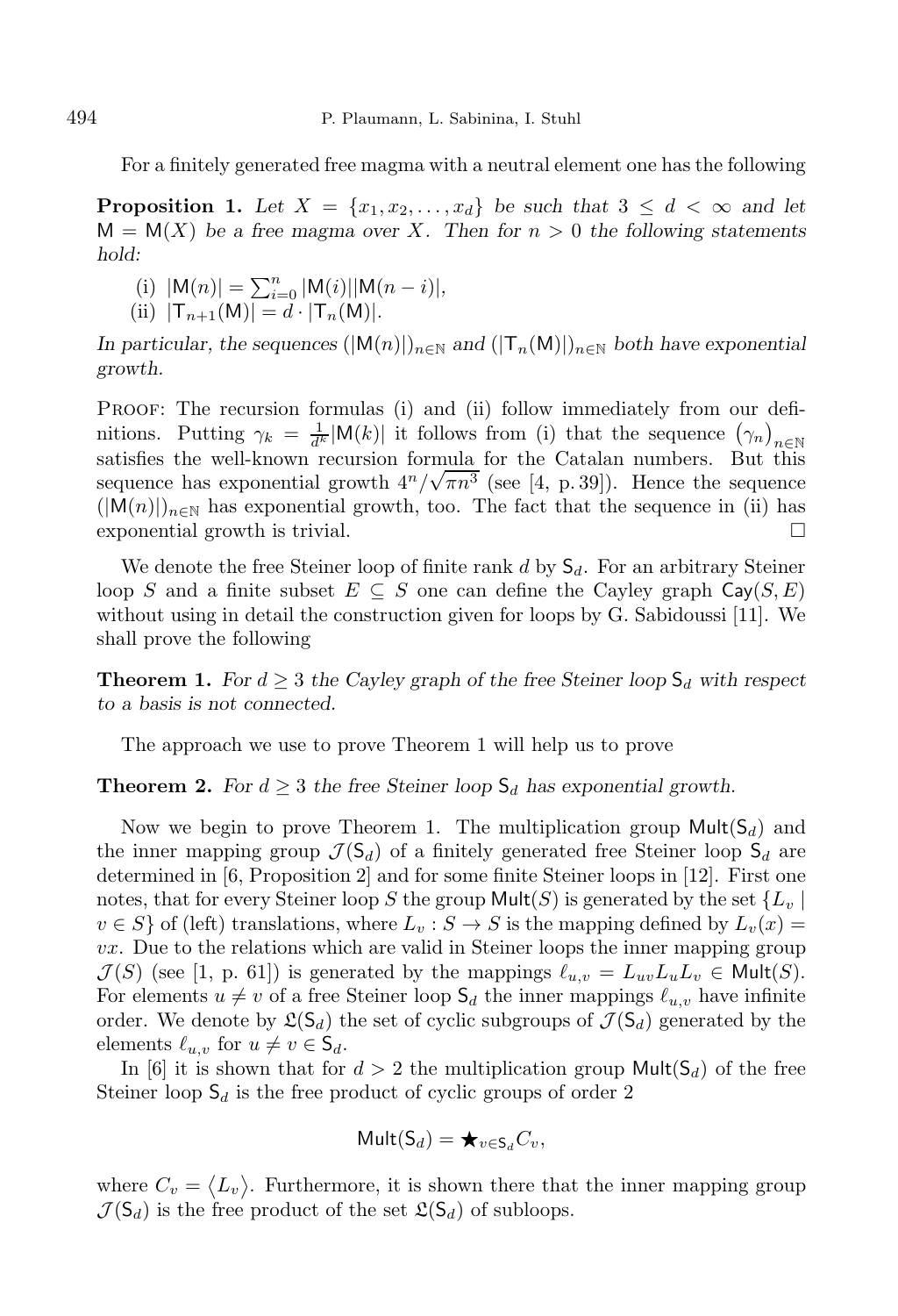For a given loop Q and a subset  $E \subseteq Q$  we consider the subgroup

$$
\mathsf{Mult}_E(Q) = \langle L_a \mid a \in E \rangle
$$

of the group  $Mult(Q)$ .

In [11] the construction of the Cayley graph  $\text{Cay}(Q, E)$  of a quasigroup Q with respect to a finite subset  $E \subseteq Q$  was introduced (see also [9]). Considering an arbitrary loop for this purpose the following properties of E are needed

$$
(\mathbf{C1}) \forall x \in Q : x \notin xE, \quad (\mathbf{C2}) \forall x \in Q, u \in E : x \in x(uE).
$$

A subset satisfying  $(C1)$  and  $(C2)$  is called a *Cayley set*. Dealing with an  $(IP)$ – loop these conditions are equivalent to

$$
(C1)^* 1 \notin E
$$
,  $(C2)^* E = E^{-1}$ .

Note, that for a Steiner loop the condition  $(C2)^*$  is satisfied for every subset. Hence every finite subset not containing the identity of a Steiner loop is a Cayley set.

For a Steiner loop S with a Cayley set E one defines the Cayley graph  $\textsf{Cay}(S, E)$ as the graph with the vertex set  $\mathcal{V}_{S,E} = S$  calling  $u, v \in \mathcal{V}_{S,E}$  adjacent if there is  $x \in E$  such that  $v = xu$ . For  $u \in V_{S,E}$  we denote the connected component of u in  $\textsf{Cay}(S, E)$  by  $\mathcal{C}_{S,E}(u)$ .

Immediately from the definitions follows

Proposition 2. *For a Steiner loop* S *with a finite Cayley set* E *which generates* S and for  $a \in S$  the component of a in  $\text{Cay}(S, E)$  is the orbit  $\text{Mult}_E(S)(a)$ .

For the *associator* of elements  $u, v, w$  of a Steiner loop one has

(2) 
$$
(u, v, w) = (uv)w \cdot u(vw) = w(uv) \cdot u(vw).
$$

**Proposition 3.** For a free Steiner loop  $S_d$  with a basis B the set  $\mathcal{C}_{S_d,B}(1)$  consists *of the elements of* S *which are an irreducible right normed word over* B*. In particular, for*  $d > 2$  *not every element of*  $S_d$  *belongs to*  $C_{S_d,B}(1)$ *.* 

PROOF: The vertices in  $\mathcal{C}_{S_d,B}(1)$  are of the form  $L_{a_n} \dots L_{a_2} L_{a_1} 1$  for a finite sequence  $a_1, a_2, \ldots, a_n$  in B. If  $a, b, c$  are 3 different elements of B then  $(ab)(bc)$ and  $(a, b, c)$  do not belong to  $\mathcal{C}_{\mathsf{S}_d,B}(1)$ .

Proposition 3 proves Theorem 1. Furthermore, Propositions 2 and 3 can be used to treat algorithmic questions in Steiner loops which are known to have positive answers in this category by Evans [3]:

- (a) Determine a normal form of the elements in  $S_d$ .
- (b) Give an algorithm deciding the word problem for  $S_d$ .

If a Cayley set satisfies the condition

$$
(\mathbf{C3}) \,\forall x, y \in Q : (xy)E = x(yE),
$$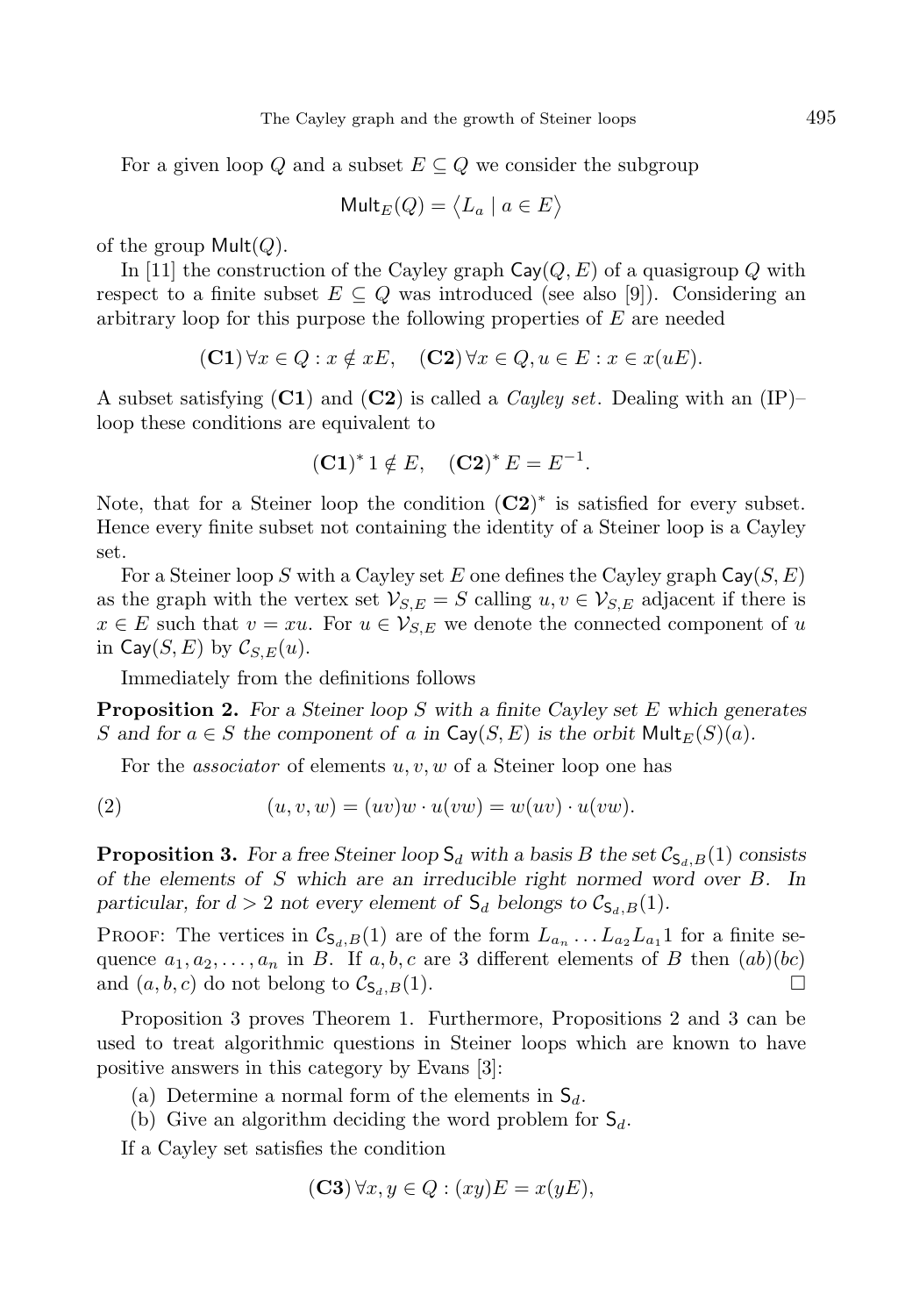496 P. Plaumann, L. Sabinina, I. Stuhl

it is called quasi–associative. In [9, Proposition 8], it is shown that for a quasi– associative Cayley set E of a loop Q the graph  $\textsf{Cay}(Q, E)$  is vertex transitive.

**Proposition 4.** In a free Steiner loop  $S_d$ ,  $d > 2$ , there is no finite quasi-associative *Cayley set.*

PROOF: In an arbitrary loop  $S$  the condition  $(C3)$  is equivalent to

$$
(\mathbf{C3})^* \ \forall x, y \in S: \ell_{x,y} E = E.
$$

Above we had seen that for  $d > 2$  and  $1 \neq u \in S_d$  the orbit  $\mathcal{J}(S_d)u$  is infinite.

PROOF OF THEOREM 2: To discuss the growth of a Steiner loop S with respect to a finite generating set  $B = \{b_1, \ldots, b_d\}$  we recall that S is a magma with a neutral element satisfying the relations  $XY = YX, X(XY) = Y$ . For a free magma  $M_d$  with a neutral element over the basis  $\{x_1, \ldots, x_d\}$  one has an epimorphism  $\psi : \mathsf{M}_d \to S$  such that  $\psi(x_i) = b_i$  for  $1 \leq i \leq d$ . For  $s \in S$  define

(3) 
$$
\lambda(s) = \lambda_{S,B}(s) = \min_i \{i \mid \exists w \in M(i) : s = \psi(w)\}.
$$

and

(4) 
$$
a(n) = a_{S,B}(n) = |\{s \in S \mid \lambda(s) = n\}|.
$$

It follows from Proposition 1(i) that  $a_{S,B}(n) \leq d^n \gamma_n$  for all  $n \in \mathbb{N}$  where  $\gamma_n$ are the Catalan numbers.

Conversely, denote by  $M_d$  a free magma with a neutral element over the basis  $X = \{x_1, x_2, \ldots, x_d\}$ . Let  $S_d$  be a free Steiner loop with a basis  $B =$  $\{b_1, b_2, \ldots, b_d\}$  and let  $\psi : \mathsf{M}_d \to \mathsf{S}_d$  be the epimorphism given by  $\psi(x_i) = b_i$ for all  $1 \leq i \leq d$ .

Then  $\psi$  maps  $\mathsf{T}_k(\mathsf{M}_d)$  onto  $\mathsf{T}_k(\mathsf{S}_d)$  for all  $k \in \mathbb{N}$ . By construction all elements of  $T(S_d)$  have a unique presentation  $\rho(c_1, c_2, \ldots, c_n)$  as a right normed word such that  $\forall 1 \leq i \leq n : c_i \in B$  and  $\forall 1 \leq i \leq n-1 : c_i \neq c_{i+1}$ . It follows from Proposition 1 (ii) that

$$
|\mathsf{T}_0(\mathsf{S}_d)| = 1, |\mathsf{T}_1(\mathsf{S}_d)| = d,
$$
  

$$
|\mathsf{T}_k(\mathsf{S}_d)| = d(d-1)^{k-1} \text{ for } k \ge 2.
$$

Thus we obtain

$$
d(d-1)^{k-1} = |\mathsf{T}_k(\mathsf{S}_d)| < a_{\mathsf{S}_d,B}(k) \le d^k \gamma_k
$$

for all  $k \geq 3$ :  $\mathsf{S}_d$  has exponential growth.

Of course, the growth function  $(a_{S,B}(n))_{n\in\mathbb{N}}$  depends on the generating set B. But the usual equivalence relation for sequences of numbers (see [7, Proposition 1.4]) yields the result that all growth functions of a loop belong to the same equivalence class.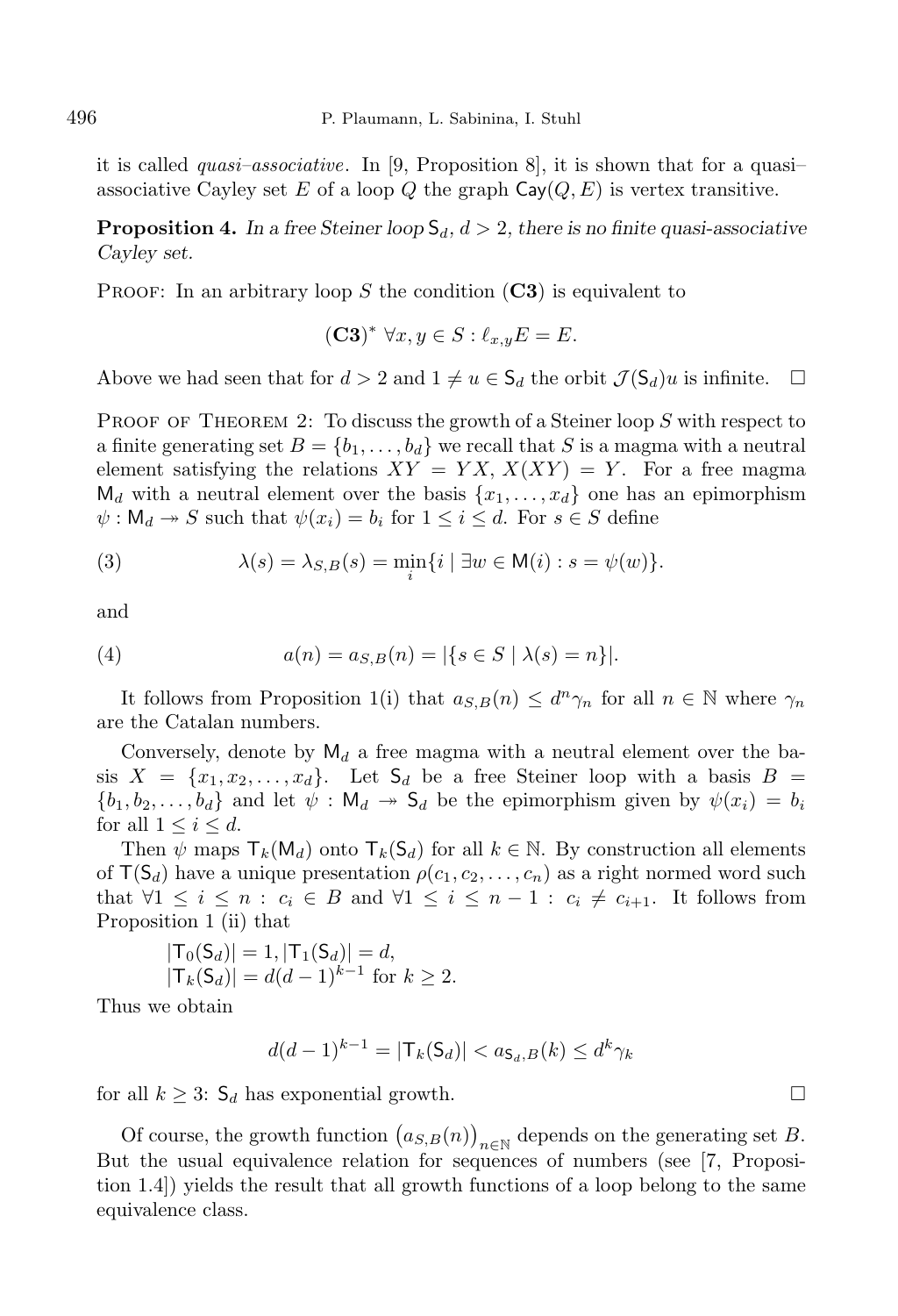Summary. The variety of Steiner loops shows that growth functions can be well treated for loops. However, so far we have no convincing examples showing how the growth of a loop  $L$  is connected with algebraic properties of  $L$ . One obstacle for this task lies in the fact that many tools used in groups for this purpose are not available for loops. Deeper questions like the existence of loops of intermediate growth remain open even for Steiner loops. We have to admit that the only finitely generated Steiner loops that we know are finite or have exponential growth. The following question stays open.

## Open question: Are there Steiner loops with polynomial growth of arbitrary degree?

Acknowledgments. Mathematically our thanks go to A. Grishkov for many discussions and a lot of useful informations. Without him we could not have written this note. L. Sabinina thanks for support to 2011-2013 UCMEXUS-CONACYT Collaborative Grant CN-11-567, 2012-2013 FAPESP Grant processo 2012/11068-2 and 2012-2013 CONACYT Grant for Sabbatical year at the Institute of Mathematics and Statistics of the University of Sao Paulo, Brazil. I. Stuhl has been supported by FAPESP Grant - process No 11/51845-5. They both express their gratitude to IMS, University of S˜ao Paulo, Brazil, for the warm hospitality.

## **REFERENCES**

- [1] Bruck R., *Survey on Binary Systems*, Ergebnisse der Mathematik und ihrer Grenzgebiete, Neue Folge, Heft 20, Reihe: Gruppentheorie, Springer, Berlin-Göttingen-Heidelberg, 1958.
- [2] Colbourn C.J., Dinitz J.H. (Eds.), *Steiner Triple Systems*, Section 4.5 in CRC Handbook of Combinatorial Designs, CRC Press, Boca Raton, FL, 1996, pp. 14–15 and 70.
- [3] Evans T., *Varieties of loops and quasigroups*, in Quasigroups and Loops: Theory and Applications, ed. O. Chein, H.O. Pflugfelder, J.D.H. Smith, Heldermann, Berlin, 1990, pp. 1–26.
- [4] Flagolet P., Sedgewick R., *Analytic Combinatorics*, Cambridge University Press, Cambridge, 2009.
- [5] Ganter B., Pfüller U., *A remark on commutative di-associative loops*, Algebra Universalis 21 (1985), 310–311.
- [6] Grishkov A., Rasskazova D., Rasskazova M., Stuhl I., *Free Steiner triple systems and their automorphism groups*, J. Algebra Appl., to appear.
- [7] Mann A., *How Groups Grow*, Cambridge University Press, Cambridge, 2012.
- [8] Markovski S., Sokolova A., *Free Steiner loops*, Glasnik Matematicki 36 (2001), 85–93.
- [9] Mwambene E., *Representing vertex-transitive graphs on groupoids*, Quaest. Math. 29 (2006), 279–284.
- [10] Pflugfelder H.O., *Quasigroups and Loops: Introduction*, Heldermann, Berlin, 1990.
- [11] Sabidussi G., *Vertex-transitive graphs*, Monatsh. Math. 68 (1964), 426–438.
- [12] Strambach K., Stuhl I., *Translation groups of Steiner loops*, Discrete Math. 309 (2009), 4225–4227.

ESCUELA DE CIENCIAS, UNIVERSIDAD AUTÓNOMA BENITO JUÁREZ DE OAXACA, AV. UNIVERSIDAD S/N, EX - HACIENDA DE 5 SEÑORES, OAXACA, MÉXICO. C.P. 68120, México

and